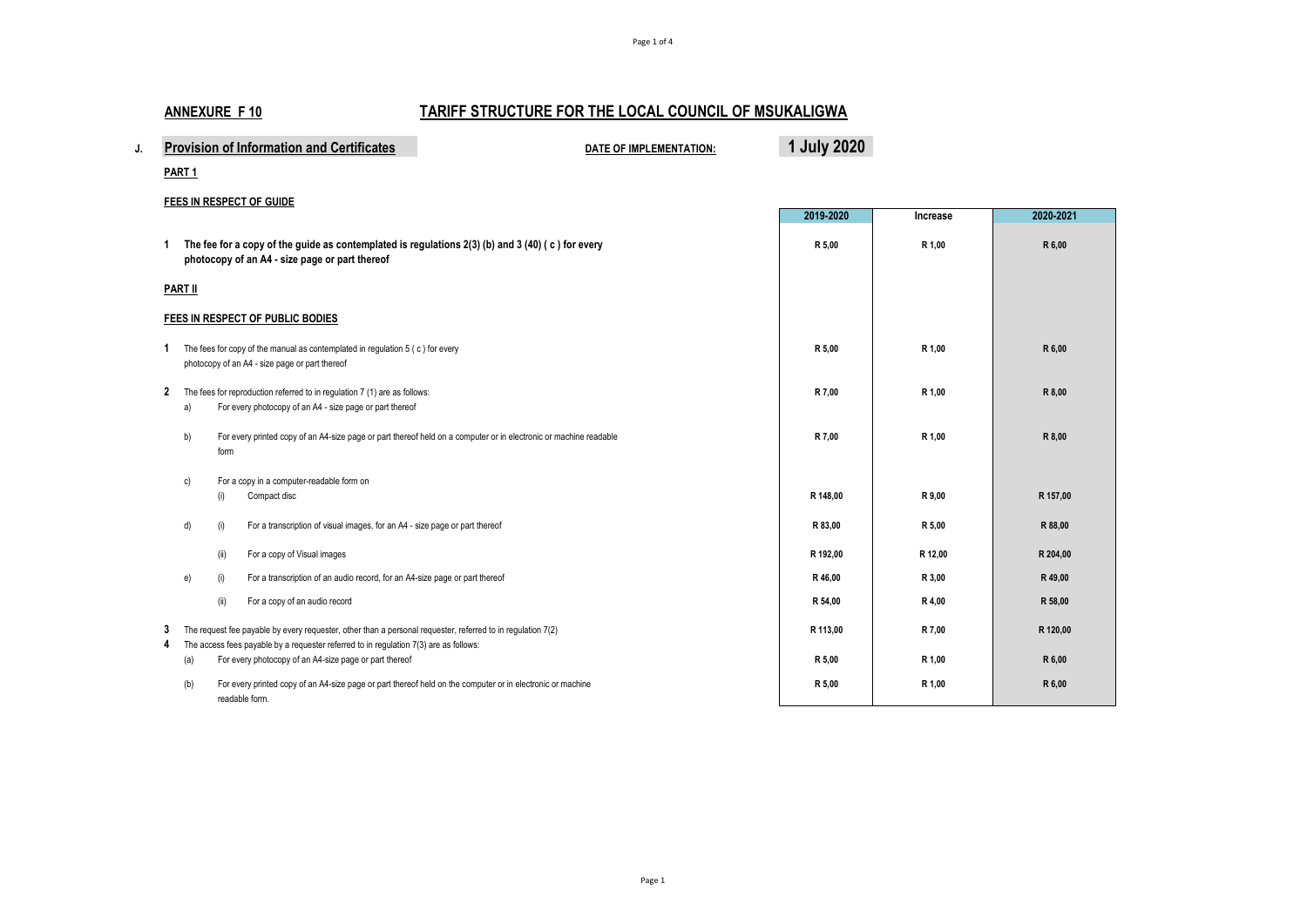### **ANNEXURE F 10 TARIFF STRUCTURE FOR THE LOCAL COUNCIL OF MSUKALIGWA**

| <b>Provision of Information and Certificates</b>                                                                                                                                                                                     |                                                                                                                                        |                                                                                                                                     | DATE OF IMPLEMENTATION:                                                                                | 1 July 2020         |                   |                     |
|--------------------------------------------------------------------------------------------------------------------------------------------------------------------------------------------------------------------------------------|----------------------------------------------------------------------------------------------------------------------------------------|-------------------------------------------------------------------------------------------------------------------------------------|--------------------------------------------------------------------------------------------------------|---------------------|-------------------|---------------------|
|                                                                                                                                                                                                                                      | (c)                                                                                                                                    | For a copy in a computer readable form on:                                                                                          |                                                                                                        | 2019-2020           | Increase          | 2020-2021           |
|                                                                                                                                                                                                                                      |                                                                                                                                        | Compact disc<br>(ii)                                                                                                                |                                                                                                        | R 127,00            | R 8,00            | R 135,00            |
|                                                                                                                                                                                                                                      | (d)                                                                                                                                    | For a transcription of visual images for an A4-size page or part thereof<br>(i)<br>(ii)<br>For a copy of Visual images              |                                                                                                        | R 83,00<br>R 192,00 | R 5,00<br>R 12,00 | R 88,00<br>R 204,00 |
|                                                                                                                                                                                                                                      | (e)                                                                                                                                    | For a transcription of an audio record, for an A4-size page or part thereof<br>(i)<br>(ii)<br>For a copy of an audio record         |                                                                                                        | R 46,00<br>R 54,00  | R 3,00<br>R 4,00  | R 49,00<br>R 58,00  |
|                                                                                                                                                                                                                                      | (f)                                                                                                                                    | first hours, or part thereof                                                                                                        | To research for and prepare the record for disclosure, for each hour or part of an hour, excluding the | R 54,00             | R 4,00            | R 58,00             |
| 5 For purposes of section 22 (2) of the Act, the following applies:<br>Six hours as the hours to be exceeded before a deposit is payable: And<br>(a)<br>(b)<br>One third of the access fee is payable as a deposit by the requester. |                                                                                                                                        |                                                                                                                                     |                                                                                                        |                     |                   |                     |
| 6                                                                                                                                                                                                                                    | The actual postage is payable when a copy of a record must be posed to a requester.                                                    |                                                                                                                                     |                                                                                                        |                     |                   |                     |
|                                                                                                                                                                                                                                      | <b>PART III</b>                                                                                                                        |                                                                                                                                     |                                                                                                        |                     |                   |                     |
|                                                                                                                                                                                                                                      |                                                                                                                                        | FEES IN RESPECT OF PRIVATE BODIES                                                                                                   |                                                                                                        |                     |                   |                     |
| 1                                                                                                                                                                                                                                    | The fee for a copy of the manual as contemplated in regulation $9(2)$ (c) is for every photocopy of an<br>A4-size page or part thereof |                                                                                                                                     | R 8,00                                                                                                 | R 1,00              | R 9,00            |                     |
| 2                                                                                                                                                                                                                                    |                                                                                                                                        | Fees for reproduction referred to in regulation 11 (1) are as follows:                                                              |                                                                                                        |                     |                   |                     |
|                                                                                                                                                                                                                                      | (a)                                                                                                                                    | For every photocopy of an A4-size page or part thereof:                                                                             |                                                                                                        | R 8,00              | R 1,00            | R 9,00              |
|                                                                                                                                                                                                                                      | (b)                                                                                                                                    | For every printed copy of an A4-size page or part thereof held on the computer or in electronic or<br>machine readable form.        |                                                                                                        | R 8,00              | R 1,00            | R 9,00              |
|                                                                                                                                                                                                                                      | (c)                                                                                                                                    | For every colour printed copy of an A4-size page or part thereof held on the computer or in electronic or<br>machine readable form. |                                                                                                        | R 13,00             | R 1,00            | R 14,00             |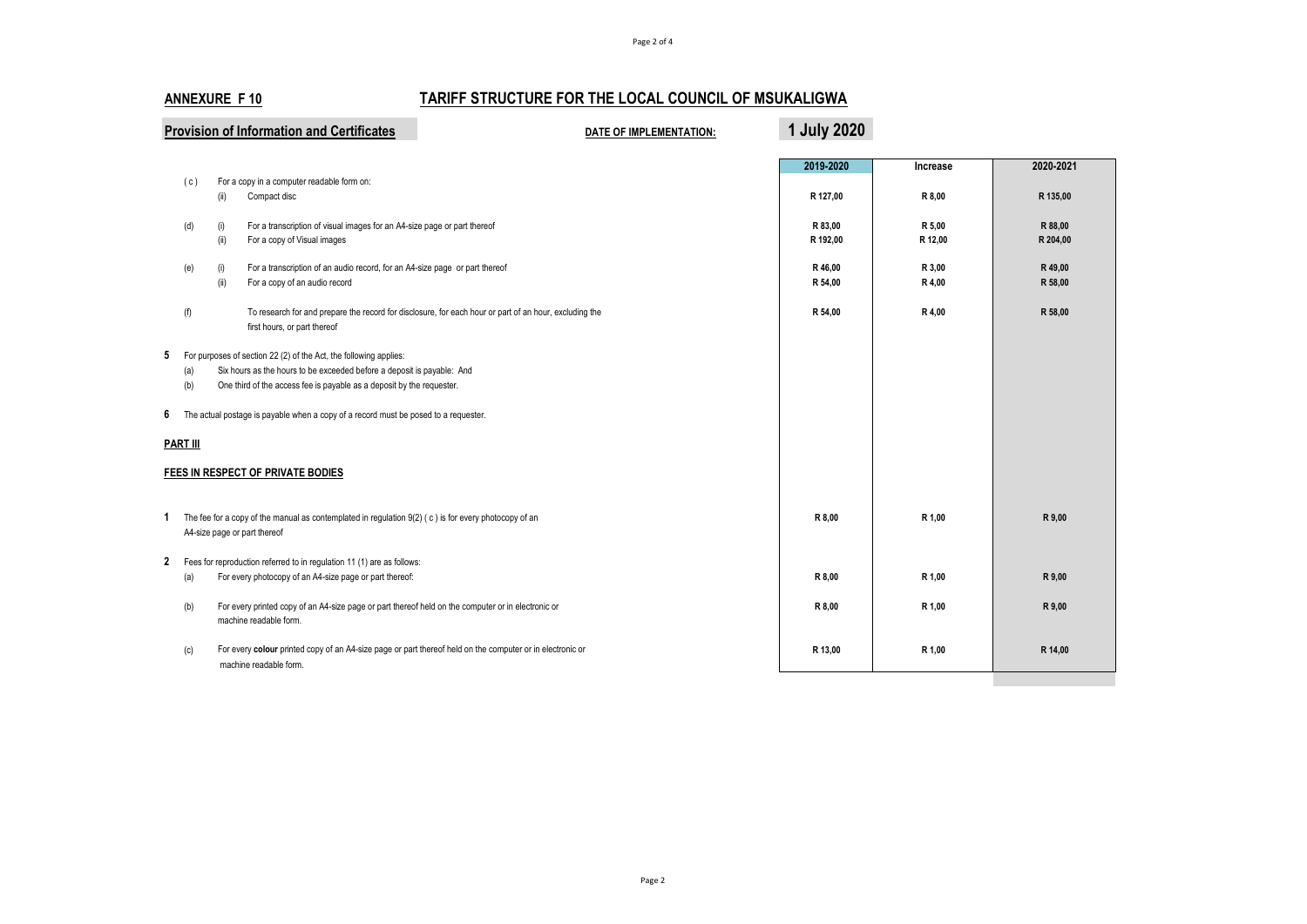# **TARIFF STRUCTURE FOR THE LOCAL COUNCIL OF MSUKALIGWA**

Page 3 of 4

| <b>Provision of Information and Certificates</b> | DATE OF IMPLEMENTATION: | 1 July 2020 |
|--------------------------------------------------|-------------------------|-------------|
|--------------------------------------------------|-------------------------|-------------|

#### **PART III**

| FEES IN RESPECT OF PRIVATE BODIES                                                                        |                                                                             | 2019-2020                                                                                                                                                                                                                                                                                                                                                                                                                                                                                                                                                                                                                                                                                                                                                       | Increase                                                                                            | 2020-2021                                                                                            |
|----------------------------------------------------------------------------------------------------------|-----------------------------------------------------------------------------|-----------------------------------------------------------------------------------------------------------------------------------------------------------------------------------------------------------------------------------------------------------------------------------------------------------------------------------------------------------------------------------------------------------------------------------------------------------------------------------------------------------------------------------------------------------------------------------------------------------------------------------------------------------------------------------------------------------------------------------------------------------------|-----------------------------------------------------------------------------------------------------|------------------------------------------------------------------------------------------------------|
|                                                                                                          |                                                                             |                                                                                                                                                                                                                                                                                                                                                                                                                                                                                                                                                                                                                                                                                                                                                                 |                                                                                                     |                                                                                                      |
|                                                                                                          |                                                                             |                                                                                                                                                                                                                                                                                                                                                                                                                                                                                                                                                                                                                                                                                                                                                                 |                                                                                                     |                                                                                                      |
|                                                                                                          |                                                                             |                                                                                                                                                                                                                                                                                                                                                                                                                                                                                                                                                                                                                                                                                                                                                                 |                                                                                                     | R 280,00                                                                                             |
|                                                                                                          |                                                                             |                                                                                                                                                                                                                                                                                                                                                                                                                                                                                                                                                                                                                                                                                                                                                                 |                                                                                                     | R 140,00                                                                                             |
|                                                                                                          |                                                                             |                                                                                                                                                                                                                                                                                                                                                                                                                                                                                                                                                                                                                                                                                                                                                                 |                                                                                                     | R 202,00                                                                                             |
|                                                                                                          |                                                                             |                                                                                                                                                                                                                                                                                                                                                                                                                                                                                                                                                                                                                                                                                                                                                                 |                                                                                                     |                                                                                                      |
| (i)                                                                                                      | For a transcription of an audio record, for an A4-size page or part thereof | R 74,00                                                                                                                                                                                                                                                                                                                                                                                                                                                                                                                                                                                                                                                                                                                                                         | R 5,00                                                                                              | R 79,00                                                                                              |
| (ii)                                                                                                     | For a copy of an audio record                                               | R 102,49                                                                                                                                                                                                                                                                                                                                                                                                                                                                                                                                                                                                                                                                                                                                                        | R 6,51                                                                                              | R 109,00                                                                                             |
|                                                                                                          |                                                                             |                                                                                                                                                                                                                                                                                                                                                                                                                                                                                                                                                                                                                                                                                                                                                                 |                                                                                                     |                                                                                                      |
|                                                                                                          |                                                                             |                                                                                                                                                                                                                                                                                                                                                                                                                                                                                                                                                                                                                                                                                                                                                                 |                                                                                                     | R 166,00                                                                                             |
| The access payable by a requester referred to in regulation 11(3) are as follows:<br>1) a)               |                                                                             |                                                                                                                                                                                                                                                                                                                                                                                                                                                                                                                                                                                                                                                                                                                                                                 |                                                                                                     | R 8,00                                                                                               |
|                                                                                                          |                                                                             |                                                                                                                                                                                                                                                                                                                                                                                                                                                                                                                                                                                                                                                                                                                                                                 |                                                                                                     |                                                                                                      |
|                                                                                                          |                                                                             |                                                                                                                                                                                                                                                                                                                                                                                                                                                                                                                                                                                                                                                                                                                                                                 |                                                                                                     |                                                                                                      |
| b)                                                                                                       |                                                                             | R 8,00                                                                                                                                                                                                                                                                                                                                                                                                                                                                                                                                                                                                                                                                                                                                                          | R 1,00                                                                                              | R 9,00                                                                                               |
|                                                                                                          |                                                                             |                                                                                                                                                                                                                                                                                                                                                                                                                                                                                                                                                                                                                                                                                                                                                                 |                                                                                                     |                                                                                                      |
|                                                                                                          |                                                                             |                                                                                                                                                                                                                                                                                                                                                                                                                                                                                                                                                                                                                                                                                                                                                                 |                                                                                                     | R 42,00                                                                                              |
|                                                                                                          |                                                                             |                                                                                                                                                                                                                                                                                                                                                                                                                                                                                                                                                                                                                                                                                                                                                                 |                                                                                                     | R 280,00                                                                                             |
|                                                                                                          |                                                                             |                                                                                                                                                                                                                                                                                                                                                                                                                                                                                                                                                                                                                                                                                                                                                                 |                                                                                                     |                                                                                                      |
| (i)                                                                                                      | For a transcription of visual images, for an A4-size page or part thereof   | R 131,77                                                                                                                                                                                                                                                                                                                                                                                                                                                                                                                                                                                                                                                                                                                                                        | R 8,23                                                                                              | R 140,00                                                                                             |
|                                                                                                          |                                                                             |                                                                                                                                                                                                                                                                                                                                                                                                                                                                                                                                                                                                                                                                                                                                                                 |                                                                                                     |                                                                                                      |
| (ii)                                                                                                     | For a copy of Visual images                                                 | R 190,33                                                                                                                                                                                                                                                                                                                                                                                                                                                                                                                                                                                                                                                                                                                                                        | R 11.67                                                                                             | R 202,00                                                                                             |
|                                                                                                          |                                                                             |                                                                                                                                                                                                                                                                                                                                                                                                                                                                                                                                                                                                                                                                                                                                                                 |                                                                                                     |                                                                                                      |
|                                                                                                          |                                                                             |                                                                                                                                                                                                                                                                                                                                                                                                                                                                                                                                                                                                                                                                                                                                                                 |                                                                                                     | R 78,00                                                                                              |
|                                                                                                          |                                                                             |                                                                                                                                                                                                                                                                                                                                                                                                                                                                                                                                                                                                                                                                                                                                                                 |                                                                                                     |                                                                                                      |
|                                                                                                          |                                                                             |                                                                                                                                                                                                                                                                                                                                                                                                                                                                                                                                                                                                                                                                                                                                                                 |                                                                                                     | R 103,00                                                                                             |
|                                                                                                          |                                                                             | R 113.00                                                                                                                                                                                                                                                                                                                                                                                                                                                                                                                                                                                                                                                                                                                                                        |                                                                                                     | R 120,00                                                                                             |
| excluding the first hours, reasonably required for such search and preparation. (Payment code: "900228") |                                                                             |                                                                                                                                                                                                                                                                                                                                                                                                                                                                                                                                                                                                                                                                                                                                                                 |                                                                                                     |                                                                                                      |
|                                                                                                          | (ii)<br>(i)<br>(ii)<br>C)<br>(i)<br>(ii)<br>d)<br>e)<br>(ii)<br>f)          | For a copy in a computer readable form on-<br>Compact disc<br>For a transcription of visual images for an A4-size page or part thereof<br>For a copy of Visual images<br>The request fee payable by a requester, other than a personal requester, referred to in regulation 11(2) is<br>For every photocopy of an A4-size page or part thereof<br>For every printed copy of an A4-size page or part thereof held on the computer or in electronic or meachine readable form<br>For a copy in a computer readable form on-<br>Stiffy<br>Compact disc<br>For a transcription of an audio record, for an A4-size page or part thereof<br>For a copy of an audio record<br>To research for and prepare the record for disclosure, for each hour or part of an hour, | R 264,00<br>R 131,77<br>R 190,33<br>R 156.00<br>R 7.00<br>R 39,00<br>R 263,54<br>R 73,21<br>R 97,00 | R 16,00<br>R 8,23<br>R 11,67<br>R 10,00<br>R 1,00<br>R 3,00<br>R 16,46<br>R 4,79<br>R 6,00<br>R 7,00 |

2) For purpose of section 52(2) of the Act, the following applies:

b) Six hours as the hours to be exceeded before a deposit is payable and;

b) One third of the access fee is payable as a deposit by the requester.

3) The actual postage is payable when a copy of a record must be posted to a requester